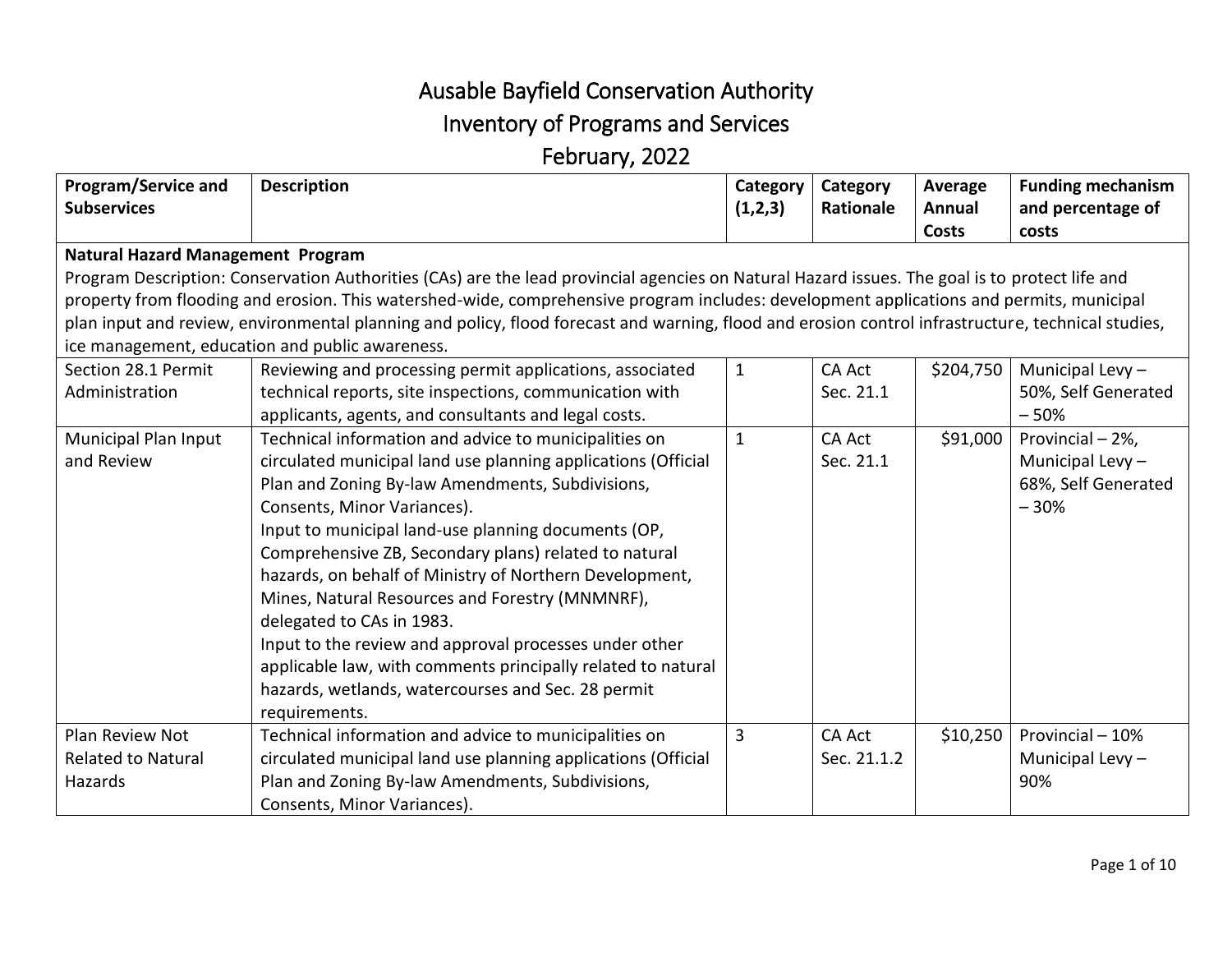| Program/Service and<br><b>Subservices</b>                                  | <b>Description</b>                                                                                                                                                                                                                                                                                                 | Category<br>(1,2,3) | Category<br>Rationale      | Average<br>Annual<br><b>Costs</b> | <b>Funding mechanism</b><br>and percentage of<br>costs               |
|----------------------------------------------------------------------------|--------------------------------------------------------------------------------------------------------------------------------------------------------------------------------------------------------------------------------------------------------------------------------------------------------------------|---------------------|----------------------------|-----------------------------------|----------------------------------------------------------------------|
| Flood Forecasting and<br>Warning                                           | Daily data collection and monitoring of weather forecasts,<br>provincial and local water level forecasts, watershed<br>conditions, snow course, flood event forecasting, flood<br>warning, communications and response and equipment<br>maintenance. Annual meeting with municipal flood<br>emergency coordinator. | $\mathbf{1}$        | <b>CA Act</b><br>Sec. 21.1 | \$136,000                         | Provincial -20%,<br>Municipal Levy -<br>76%, Self Generated<br>$-4%$ |
| Flood and Erosion<br>Control Infrastructure<br>Operation and<br>Management | Water and erosion control infrastructure and low flow<br>augmentation. Includes seven flood control projects and 16<br>erosion control projects that are annually inspected and<br>routine maintenance work completed. New Project: Update<br>asset management plan for these structures.                          | $\mathbf{1}$        | <b>CA Act</b><br>Sec. 21.1 | \$104,500                         | Provincial - 20%,<br>Municipal Levy-<br>76%, Self Generated<br>$-4%$ |
| Flood and Erosion<br>Control Infrastructure<br>Major Maintenance           | Major maintenance on flood and erosion control structures<br>as required. Projects are dependent on Water and Erosion<br>Control Infrastructure (WECI) funding from the province.                                                                                                                                  | $\mathbf{1}$        | <b>CA Act</b><br>Sec. 21.1 | \$50,750                          | Provincial - 50%<br>Municipal Levy-<br>50%                           |
| Ausable River Channel<br>Monitoring                                        | Monitoring Ausable River channel morphology changes at<br>Port Franks due to ice and high flows.                                                                                                                                                                                                                   | $\mathbf{1}$        | <b>CA Act</b><br>Sec. 21.1 | \$16,000                          | Provincial - 9%,<br>Municipal Levy 91%                               |
| Low water response                                                         | Conditions monitoring and analysis. Technical and<br>administrative support to the Water Response Team<br>representing major water users and decision makers, who<br>recommend drought response actions.                                                                                                           | $\mathbf{1}$        | <b>CA Act</b><br>Sec. 21.1 | \$6,750                           | Provincial - 22%,<br>Municipal Levy-<br>78%                          |
| Information<br>Management                                                  | Data collection, mapping, data sets, watershed<br>photography. Development and use of systems to collect<br>and store data and to provide spatial geographical<br>representations of data.                                                                                                                         | $\mathbf{1}$        | <b>CA Act</b><br>Sec. 21.1 | \$8,750                           | Municipal Levy 65%,<br>Self Generated -<br>35%                       |
| <b>Technical Studies and</b><br><b>Policy Review</b>                       | Studies and projects to inform natural hazards management<br>programs including: floodplain management, watershed<br>hydrology, regulations areas mapping update, flood<br>forecasting system assessment, floodplain policy, Lake<br>Huron shoreline management. These projects often last one                     | $\mathbf{1}$        | <b>CA Act</b><br>Sec. 21.1 | \$20,500                          | Municipal - 100%                                                     |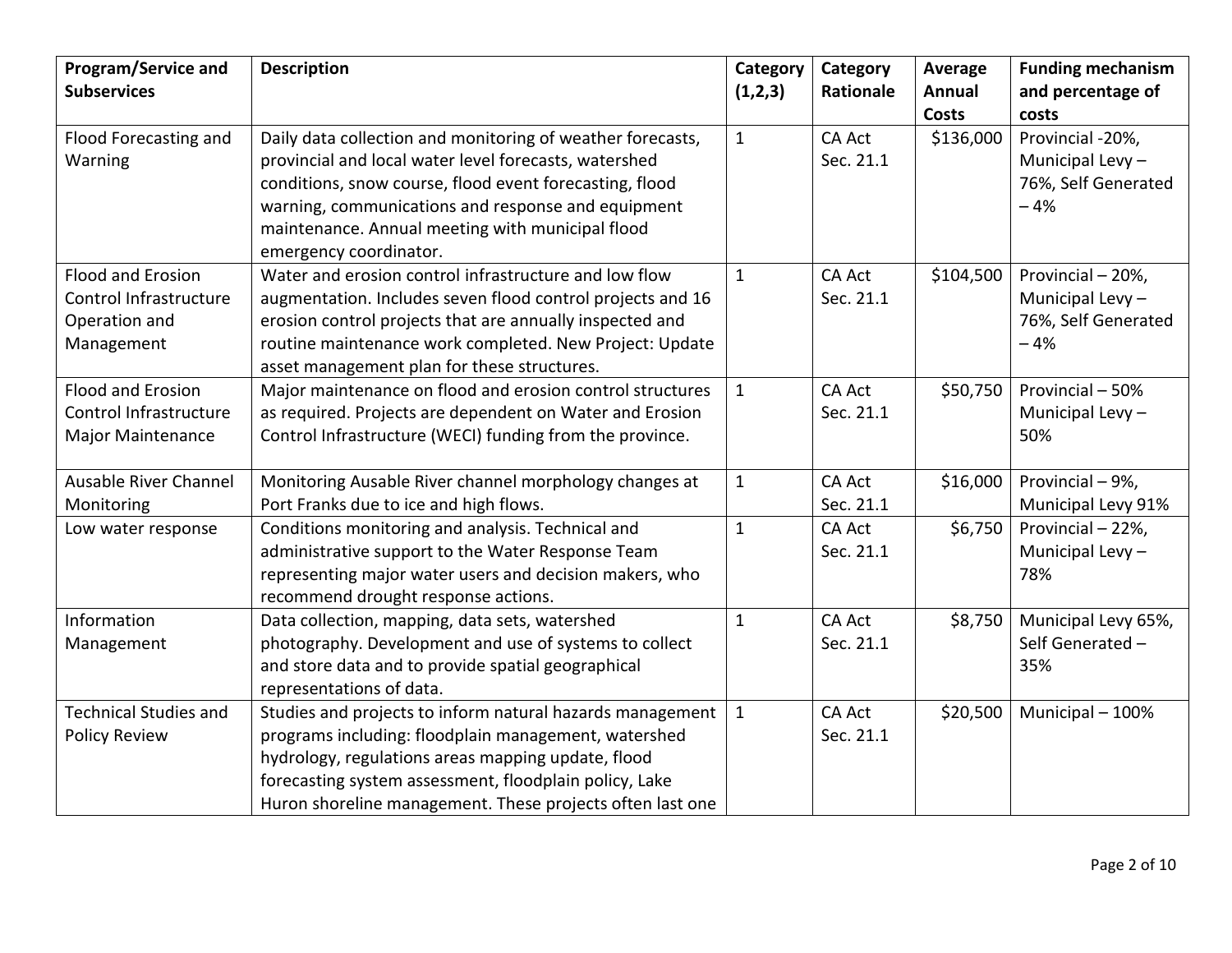| Program/Service and<br><b>Subservices</b>    | <b>Description</b>                                                                                                                              | Category<br>(1,2,3) | Category<br>Rationale | Average<br>Annual | <b>Funding mechanism</b><br>and percentage of |
|----------------------------------------------|-------------------------------------------------------------------------------------------------------------------------------------------------|---------------------|-----------------------|-------------------|-----------------------------------------------|
|                                              | to two years and are distributed over time as human                                                                                             |                     |                       | <b>Costs</b>      | costs                                         |
|                                              | resources and funding is available.                                                                                                             |                     |                       |                   |                                               |
| <b>Natural Hazards</b>                       | Promoting public awareness of natural hazards including                                                                                         | $\mathbf{1}$        | <b>CA Act</b>         | \$9,000           | Provincial - 56 %                             |
| Communications,                              | flooding, drought, and erosion. Public events, materials.                                                                                       |                     | Sec. 21.1             |                   | Municipal Levy-                               |
| Outreach and                                 | Social media services. Media relations. Educate elementary                                                                                      |                     |                       |                   | 44%                                           |
| Education                                    | school students and the public about the danger of                                                                                              |                     |                       |                   |                                               |
|                                              | floodwaters.                                                                                                                                    |                     |                       |                   |                                               |
|                                              |                                                                                                                                                 |                     |                       |                   |                                               |
|                                              | <b>Provincial Water Quality &amp; Quantity Monitoring</b>                                                                                       |                     |                       |                   |                                               |
|                                              | Program Description: The ABCA, in partnership with Ministry of Environment, Climate Change and Parks (MECP), has established long term sites to |                     |                       |                   |                                               |
| monitor surface and ground water conditions. |                                                                                                                                                 |                     |                       |                   |                                               |
| <b>Provincial Water</b>                      | A long-standing (50+ year) CA/MECP partnership for stream                                                                                       | $\mathbf{1}$        | <b>CA Act</b>         | \$13,750          | Municipal Levy-                               |
| <b>Quality Monitoring</b>                    | water quality monitoring at nine sites. CA takes water                                                                                          |                     | Sec. 21.1             |                   | 95%, Self Generated                           |
| Network (PWQMN)                              | samples and MECP does lab analysis and data management.                                                                                         |                     |                       |                   | $-5%$                                         |
|                                              | Information is used for watershed report cards and                                                                                              |                     |                       |                   |                                               |
|                                              | stewardship project prioritization.                                                                                                             |                     |                       |                   |                                               |
| Provincial                                   | A long-standing CA/MECP partnership for groundwater level                                                                                       | $\mathbf{1}$        | <b>CA Act</b>         | \$40,250          | Municipal Levy-                               |
| Groundwater                                  | and quality monitoring at 16 stations. Costs include                                                                                            |                     | Sec. 21.1             |                   | 97%, Self Generated                           |
| <b>Monitoring Network</b>                    | equipment, data collection, analysis, data management and                                                                                       |                     |                       |                   | $-3%$                                         |
| (PGMN)                                       | reporting. MECP funded network installation and continues                                                                                       |                     |                       |                   |                                               |
|                                              | to fund equipment replacements. Data collected supports                                                                                         |                     |                       |                   |                                               |
|                                              | flood forecast and warning, low water response, and water                                                                                       |                     |                       |                   |                                               |
|                                              | quality monitoring.                                                                                                                             |                     |                       |                   |                                               |
| Integrated Water and                         | Water monitoring site at Parkhill Conservation Area at                                                                                          | $\mathbf{1}$        | <b>CA Act</b>         | \$12,250          | Provincial - 30%,                             |
| <b>Climate Station</b>                       | Parkhill Reservoir inlet for groundwater, soil, water quality                                                                                   |                     | Sec. 21.1             |                   | Municipal Levy-                               |
|                                              | and meteorological parameters. Data collected support                                                                                           |                     |                       |                   | 55%, Self Generated                           |
|                                              | flood forecast and warning, low water response, water                                                                                           |                     |                       |                   | $-15%$                                        |
|                                              | quality monitoring and a number of external partners                                                                                            |                     |                       |                   |                                               |
|                                              | including MECP and academic institutions.                                                                                                       |                     |                       |                   |                                               |
|                                              |                                                                                                                                                 |                     |                       |                   |                                               |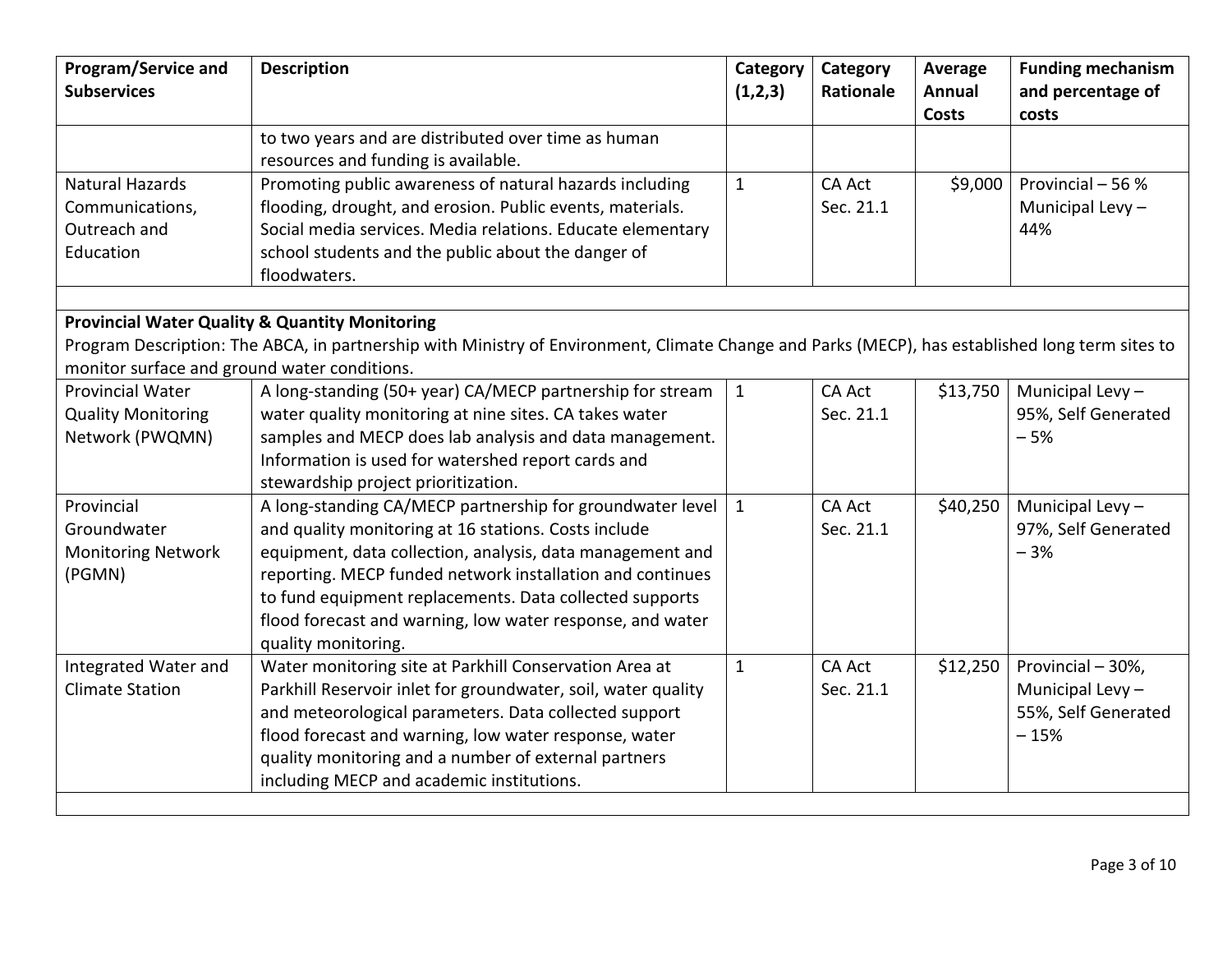| <b>Program/Service and</b>                           | <b>Description</b>                                                                                                                              | Category       | Category      | Average       | <b>Funding mechanism</b>     |  |
|------------------------------------------------------|-------------------------------------------------------------------------------------------------------------------------------------------------|----------------|---------------|---------------|------------------------------|--|
| <b>Subservices</b>                                   |                                                                                                                                                 | (1,2,3)        | Rationale     | <b>Annual</b> | and percentage of            |  |
|                                                      |                                                                                                                                                 |                |               | <b>Costs</b>  | costs                        |  |
| <b>Local Water Quality Monitoring</b>                |                                                                                                                                                 |                |               |               |                              |  |
|                                                      | Program Description: The ABCA, in partnership with community organizations, municipalities, and federal and provincial agencies has established |                |               |               |                              |  |
| sites to monitor surface water quality and quantity. |                                                                                                                                                 |                |               |               |                              |  |
| <b>Surface Water Quality</b>                         | Surface water quality monitoring at nine sites (in addition to                                                                                  | $\overline{3}$ | <b>CA Act</b> | \$203,500     | Federal - 7%,                |  |
| <b>Monitoring Program</b>                            | PWQMN), Lake Huron nearshore water monitoring at area                                                                                           |                | Sec. 21.1.2   |               | Municipal Levy $-$           |  |
|                                                      | beaches, edge-of-field monitoring at Huronview                                                                                                  |                |               |               | 32%, Self Generated          |  |
|                                                      | Demonstration Farm near Clinton, benthic monitoring at 30                                                                                       |                |               |               | $-61%$                       |  |
|                                                      | sites across the watersheds. Responding to local spills                                                                                         |                |               |               |                              |  |
|                                                      | events at the request of MECP. Costs include sampling,                                                                                          |                |               |               |                              |  |
|                                                      | analysis and reporting.                                                                                                                         |                |               |               |                              |  |
| <b>Huron County Sentinel</b>                         | Long-term monitoring at six drinking water wells to                                                                                             | $\overline{3}$ | <b>CA Act</b> | \$4,500       | <b>Upper Tier Contract -</b> |  |
| Well Program                                         | characterize water quality within six major aquifers in                                                                                         |                | Sec. 21.1.2   |               | 100%                         |  |
|                                                      | Huron County. Through a contract, the wells have been                                                                                           |                |               |               |                              |  |
|                                                      | sampled annually since 2004 with reports provided to the                                                                                        |                |               |               |                              |  |
|                                                      | county and health unit.                                                                                                                         |                |               |               |                              |  |
| <b>Watershed Report</b>                              | Conservation Authorities report on local watershed                                                                                              | $\overline{3}$ | <b>CA Act</b> | \$13,500      | Municipal Levy $-$           |  |
| Card                                                 | conditions every five years. The ABCA watershed is divided                                                                                      |                | Sec. 21.1.2   |               | 86%, Self Generated          |  |
|                                                      | into 16 subwatersheds. Measuring increases understanding                                                                                        |                |               |               | $-14%$                       |  |
|                                                      | of the watershed, focuses efforts and tracks progress.                                                                                          |                |               |               |                              |  |
| Municipal Drain and                                  | Fisheries and Oceans Canada and other partners provide                                                                                          | 3              | <b>CA Act</b> | \$40,750      | Federal - 13%                |  |
| <b>Fisheries Review</b>                              | funding to ABCA in order to conduct fisheries assessments                                                                                       |                | Sec. 21.1.2   |               | Municipal Levy $-$           |  |
|                                                      | on their behalf. This includes the municipal drain                                                                                              |                |               |               | 50%, Self Generated          |  |
|                                                      | classification program, which classifies "not rated" drains to                                                                                  |                |               |               | $-37%$                       |  |
|                                                      | help streamline Fisheries Act approvals to the benefit of                                                                                       |                |               |               |                              |  |
|                                                      | both Drain Superintendents and landowners. This is a                                                                                            |                |               |               |                              |  |
|                                                      | component of CA Act approvals for municipal drainage                                                                                            |                |               |               |                              |  |
|                                                      | works, that while specific to drain review and associated                                                                                       |                |               |               |                              |  |
|                                                      | hazards, also protects headwater function, habitat and                                                                                          |                |               |               |                              |  |
|                                                      | ecosystem health.                                                                                                                               |                |               |               |                              |  |
|                                                      |                                                                                                                                                 |                |               |               |                              |  |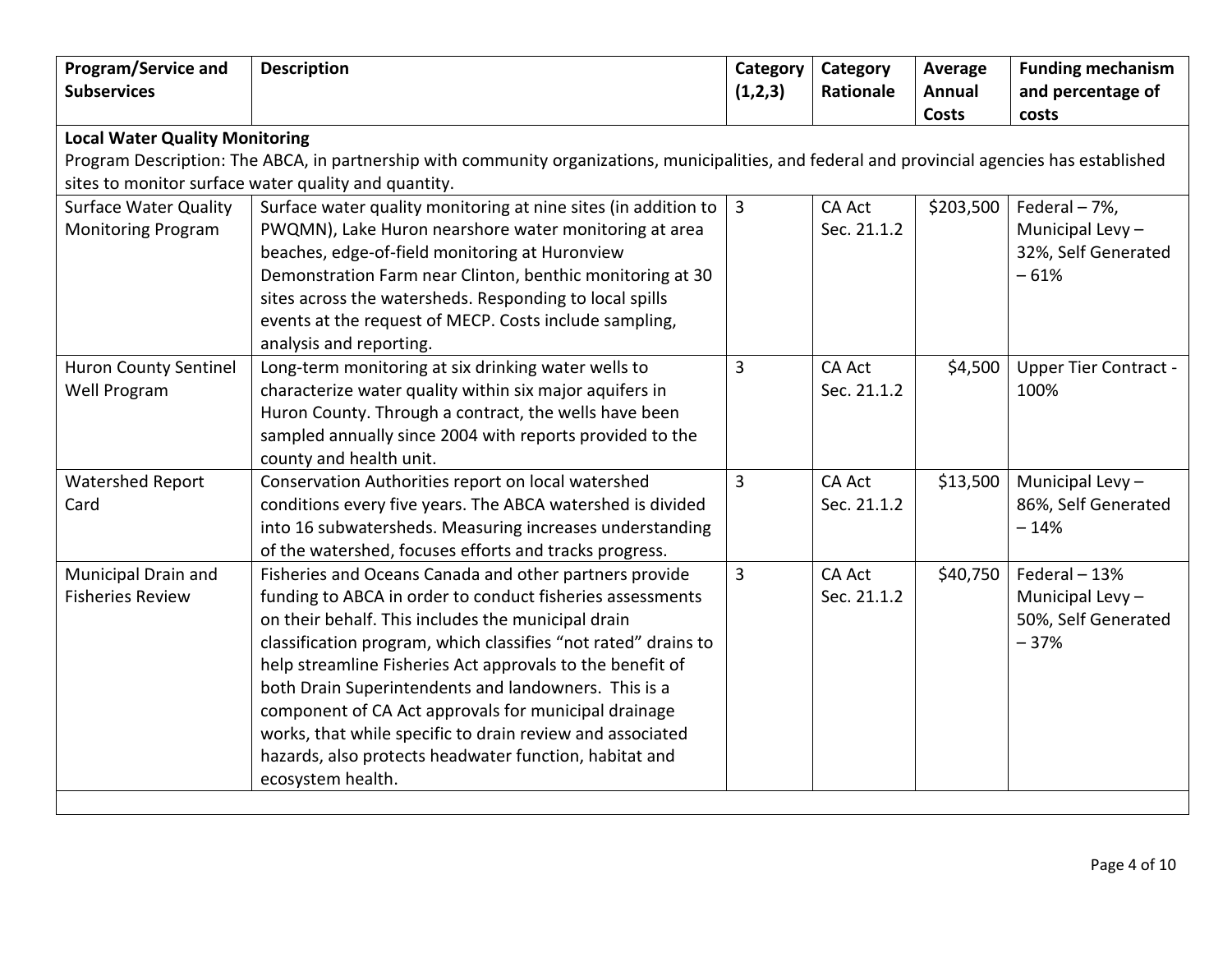| <b>Program/Service and</b>              | <b>Description</b>                                                                                                                               | <b>Category</b> | Category      | Average   | <b>Funding mechanism</b>   |  |
|-----------------------------------------|--------------------------------------------------------------------------------------------------------------------------------------------------|-----------------|---------------|-----------|----------------------------|--|
| <b>Subservices</b>                      |                                                                                                                                                  | (1,2,3)         | Rationale     | Annual    | and percentage of          |  |
|                                         |                                                                                                                                                  |                 |               | Costs     | costs                      |  |
| <b>Drinking Water Source Protection</b> |                                                                                                                                                  |                 |               |           |                            |  |
|                                         | Program Description: The protection of municipal drinking water supplies in the Ausable Bayfield Maitland Valley Region through the development  |                 |               |           |                            |  |
|                                         | and implementation of the Source Protection Plans.                                                                                               |                 |               |           |                            |  |
| <b>Drinking Water Source</b>            | Source Protection Area/Region, technical support, Source                                                                                         | $\mathbf{1}$    | <b>CA Act</b> | \$243,500 | Provincial - 100%          |  |
| <b>Protection Program</b>               | Protections Committee support, Source Protection                                                                                                 |                 | Sec. 21.1     |           |                            |  |
| (DWSP)                                  | Authority reports and meetings. Activities required by the                                                                                       |                 |               |           |                            |  |
|                                         | Clean Water Act and regulations.                                                                                                                 |                 |               |           |                            |  |
| <b>DWSP Risk</b>                        | Carrying out Part IV duties of the Clean Water Act on behalf                                                                                     | $\overline{2}$  | <b>CA Act</b> | \$94,250  | <b>Municipal Contracts</b> |  |
| <b>Management Official</b>              | of municipalities through service agreements.                                                                                                    | 3               | Sec. 21.1.1   |           | $-100%$                    |  |
|                                         | Category 2: ABCA municipal agreements.                                                                                                           |                 | and 2         |           |                            |  |
|                                         | Category 3: Maitland Valley CA municipal agreements.                                                                                             |                 |               |           |                            |  |
|                                         |                                                                                                                                                  |                 |               |           |                            |  |
|                                         | <b>Core Watershed-based Resource Management Strategy</b>                                                                                         |                 |               |           |                            |  |
|                                         | Program Description: The purpose of a watershed plan is to understand the current conditions of the watershed, and identify measures to protect, |                 |               |           |                            |  |
|                                         | enhance, and restore the health of the watershed. Watershed strategies provide a management framework to provide recommendations which           |                 |               |           |                            |  |
|                                         | consists of goals, objectives, indicators, and management recommendations. This addresses existing issues in the watershed and mitigate impacts  |                 |               |           |                            |  |
|                                         | from potential future land uses, while recommending appropriate actions to protect, enhance, and restore the watershed.                          |                 |               |           |                            |  |
| <b>Strategy Development</b>             | New Project: Collate/compile existing resource                                                                                                   | $\mathbf{1}$    | <b>CA Act</b> | \$50,000  | Municipal Levy-            |  |
|                                         | management plans, watershed plans, studies and data.                                                                                             |                 | Sec. 21.1     |           | 100%                       |  |
|                                         | Strategy development, implementation and annual                                                                                                  |                 |               |           |                            |  |
|                                         | reporting. This is a one-year project which builds on the                                                                                        |                 |               |           |                            |  |
|                                         | 2015 Watershed Management Strategy.                                                                                                              |                 |               |           |                            |  |
|                                         |                                                                                                                                                  |                 |               |           |                            |  |
| <b>Sub-watershed Plans and Projects</b> |                                                                                                                                                  |                 |               |           |                            |  |
|                                         | Program Description: Watershed strategies provide a management framework to provide recommendations which consists of goals, objectives,         |                 |               |           |                            |  |
|                                         | indicators, and recommendations. This addresses existing issues in the watershed and mitigate impacts from potential future land uses, while     |                 |               |           |                            |  |
|                                         | recommending appropriate actions to protect, enhance, and restore the watershed.                                                                 |                 |               |           |                            |  |
| Subwatershed                            | The ABCA works with communities to develop and                                                                                                   | $\overline{3}$  | <b>CA Act</b> | \$526,250 | Federal - 20%,             |  |
| Initiatives not related                 | implement subwatershed plans. Plans and initiatives are:                                                                                         |                 | Sec. 21.1.2   |           | Provincial - 25%,          |  |
| to natural hazards                      |                                                                                                                                                  |                 |               |           |                            |  |
|                                         | Ausable River Recovery Strategy, Old Ausable Channel and                                                                                         |                 |               |           | Municipal Levy -25%,       |  |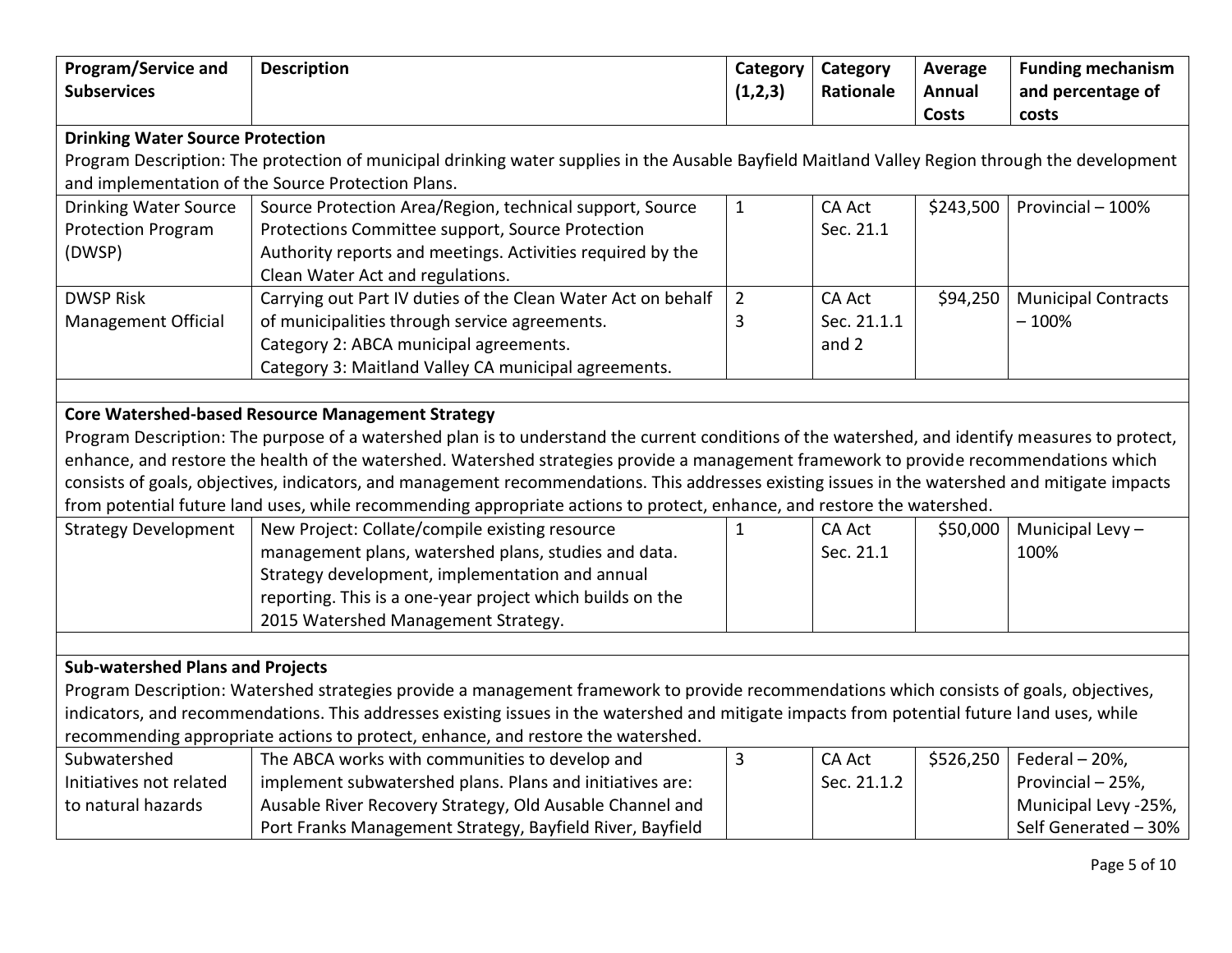| <b>Program/Service and</b><br><b>Subservices</b> | <b>Description</b>                                                                                                                        | Category<br>(1,2,3) | Category<br>Rationale | Average<br><b>Annual</b> | <b>Funding mechanism</b><br>and percentage of |
|--------------------------------------------------|-------------------------------------------------------------------------------------------------------------------------------------------|---------------------|-----------------------|--------------------------|-----------------------------------------------|
|                                                  |                                                                                                                                           |                     |                       | Costs                    | costs                                         |
|                                                  | River Watershed Plan and Lake Huron Tributaries                                                                                           |                     |                       |                          |                                               |
|                                                  | Watershed Plan. Activities include: community engagement                                                                                  |                     |                       |                          |                                               |
|                                                  | and objective setting, supporting protection, enhancement                                                                                 |                     |                       |                          |                                               |
|                                                  | and restoration activities, and monitoring and evaluating                                                                                 |                     |                       |                          |                                               |
|                                                  | actions. Note: Natural hazard considerations will be                                                                                      |                     |                       |                          |                                               |
|                                                  | incorporated when the plans are reviewed and updated.                                                                                     |                     |                       |                          |                                               |
| Natural Heritage                                 | The ABCA incorporates natural heritage information                                                                                        | 3                   | <b>CA Act</b>         | \$4,250                  | Municipal Levy-                               |
| Systems                                          | particularly around wetlands to develop planning and                                                                                      |                     | Sec. 21.1.2           |                          | 100%                                          |
| <b>Implementation Phase</b>                      | regulatory strategies to mitigate downstream natural<br>hazards.                                                                          |                     |                       |                          |                                               |
| Lake Huron Regional                              | Collaborative project of federal and provincial agencies and                                                                              | 3                   | <b>CA Act</b>         | \$228,000                | Federal - 9%,                                 |
| Initiative                                       | Lake Huron Southeast Shore Conservation Authorities to                                                                                    |                     | Sec. 21.1.2           |                          | Provincial - 83%, Self                        |
|                                                  | develop watershed plans to address broader-scale water                                                                                    |                     |                       |                          | Generated-8%                                  |
|                                                  | quality issues and natural hazard issues in near-shore areas                                                                              |                     |                       |                          |                                               |
|                                                  | and contributing watersheds.                                                                                                              |                     |                       |                          |                                               |
|                                                  |                                                                                                                                           |                     |                       |                          |                                               |
|                                                  | <b>Conservation Authority Lands and Conservation Areas</b>                                                                                |                     |                       |                          |                                               |
|                                                  | Program Description: The ABCA owns 3,616 hectares of land which includes conservation areas, management areas, conservation forests,      |                     |                       |                          |                                               |
|                                                  | farmland and flood control structures and surrounding land. ABCA property is essential to watershed management, environmental protection, |                     |                       |                          |                                               |
|                                                  | helps implement the Watershed Management Strategy and provides areas for passive recreation.                                              |                     |                       |                          |                                               |
| Section 29 Minister's                            | Conservation areas regulations enforcement/compliance.                                                                                    | $\mathbf{1}$        | <b>CA Act</b>         | \$20,500                 | Self Generated - 100                          |
| regulation for                                   |                                                                                                                                           |                     | Sec. 21.1             |                          | %                                             |
| <b>Conservation Areas</b>                        |                                                                                                                                           |                     |                       |                          |                                               |
| <b>Great Canadian</b>                            | Long-term lease with a private party to operate a                                                                                         | 3                   | <b>CA Act</b>         | \$250                    | Self Generated -                              |
| <b>Hideaway Campground</b>                       | campground and associated facilities at Parkhill                                                                                          |                     | Sec. 21.1.2           |                          | 100%                                          |
|                                                  | Conservation Area.                                                                                                                        |                     |                       |                          |                                               |
| ABCA forests and                                 | Management and maintenance of CA owned lands. Includes                                                                                    | $\mathbf{1}$        | <b>CA Act</b>         | \$110,250                | Municipal Levy - 5%,                          |
| management areas                                 | forest management, signage, gates, passive recreation,                                                                                    |                     | Sec. 21.1             |                          | Self Generated - 95%                          |
| (not Conservation                                | stewardship, restoration, ecological monitoring, carrying                                                                                 |                     |                       |                          |                                               |
| Areas)                                           | costs such as taxes and insurance.                                                                                                        |                     |                       |                          |                                               |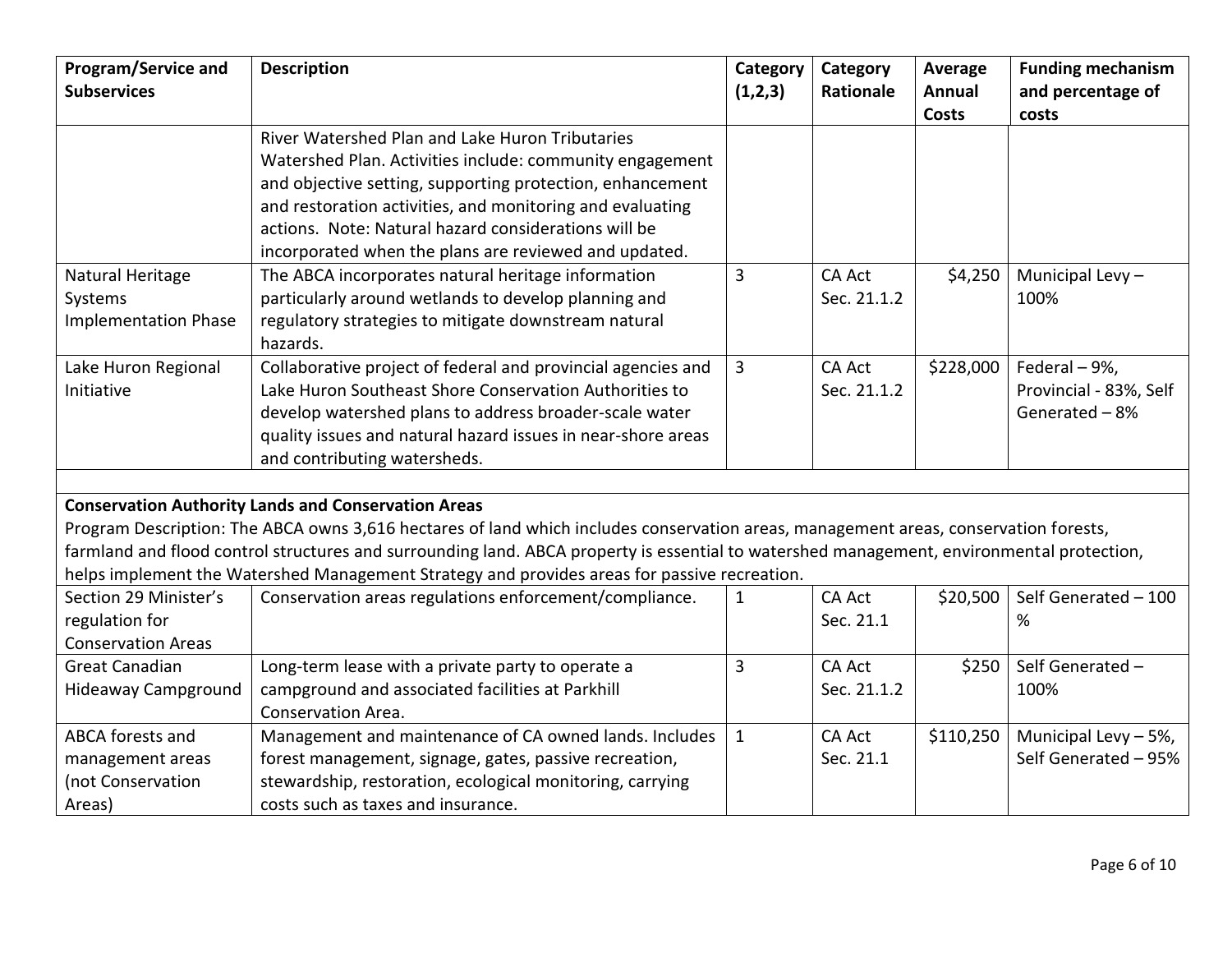| Program/Service and<br><b>Subservices</b>                                   | <b>Description</b>                                                                                                                                                                                                                                                                                                                                                                                           | Category<br>(1,2,3) | Category<br><b>Rationale</b> | Average<br>Annual<br>Costs | <b>Funding mechanism</b><br>and percentage of<br>costs |
|-----------------------------------------------------------------------------|--------------------------------------------------------------------------------------------------------------------------------------------------------------------------------------------------------------------------------------------------------------------------------------------------------------------------------------------------------------------------------------------------------------|---------------------|------------------------------|----------------------------|--------------------------------------------------------|
| <b>Conservation Areas</b>                                                   | Management and maintenance of nine conservation areas<br>and one recreational trail. Includes passive recreation, risk<br>management program, hazard tree management, gates,<br>fencing, signage, brochures, communications, pedestrian<br>bridges, trails, parking lots, pavilions, roadways,<br>stewardship, restoration, ecological monitoring, carrying<br>costs such as taxes and insurance.            | $\mathbf{1}$        | <b>CA Act</b><br>Sec. 21.1   | \$132,250                  | Municipal Levy-<br>10%, Self Generated<br>$-90%$       |
| <b>Conservation Area</b><br><b>Major Maintenance</b>                        | Major maintenance and capital improvements to support<br>public access, safety and environmental protection such as<br>pedestrian bridges, boardwalks, trails.                                                                                                                                                                                                                                               | $\mathbf{1}$        | <b>CA Act</b><br>Sec. 21.1   | \$50,750                   | Municipal Levy - 25%<br>Self Generated - 75%           |
| Land acquisition                                                            | Strategic acquisition of environmentally-significant<br>properties.                                                                                                                                                                                                                                                                                                                                          | 3                   | <b>CA Act</b><br>Sec. 21.1.2 | <b>TBD</b>                 | Self Generated -<br>100%                               |
| <b>Huron Tract Land Trust</b><br>Conservancy<br>properties                  | Management and maintenance of HTLTC owned lands.<br>Includes passive recreation, risk management program,<br>hazard tree management, forest management, signage,<br>trails, parking lots, buildings, roadways, stewardship,<br>restoration, ecological monitoring, carrying costs such as<br>taxes and insurance.                                                                                            | $\mathbf{1}$        | <b>CA Act</b><br>Sec. 21.1   | \$50,750                   | Self Generated -<br>100%                               |
| Inventory of<br><b>Conservation Authority</b><br>lands                      | New Project: The land inventory will include the following<br>information: location as well as date, method and purpose<br>of acquisition, land use. One time project with updates as<br>properties are acquired or disposed of.                                                                                                                                                                             | $\mathbf{1}$        | <b>CA Act</b><br>Sec. 21.1   | \$5,000                    | Municipal Levy - 50%<br>Self Generated - 50%           |
| <b>Strategy for CA owned</b><br>or controlled lands and<br>management plans | New Project: A strategy to guide the management and use<br>of CA-owned or controlled properties including: guiding<br>principles, objectives, land use, natural heritage,<br>classifications of lands, mapping, identification of programs<br>and services on the lands, public consultation, publish on<br>website. One-year project. This is an updated to previous<br>conservation area management plans. | $\mathbf{1}$        | <b>CA Act</b><br>Sec. 21.1   | \$37,500                   | Municipal Levy - 50%<br>Self Generated - 50%           |
| Land Acquisition and<br><b>Disposition Strategy</b>                         | New Project: A policy to guide the acquisition and<br>disposition of land in order to fulfill the objects of the                                                                                                                                                                                                                                                                                             | 1                   | <b>CA Act</b><br>Sec. 21.1   | \$10,250                   | Self Generated -<br>100%                               |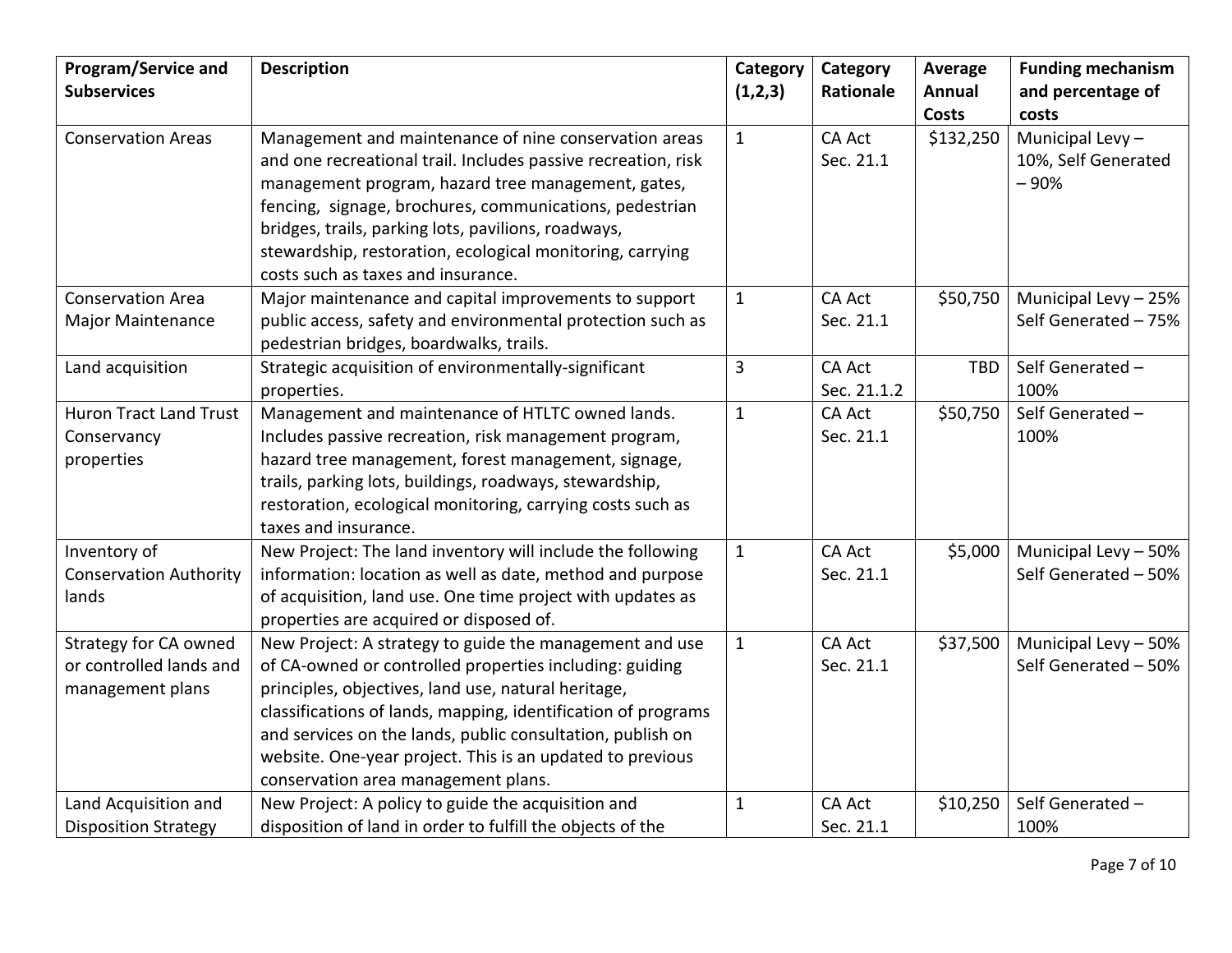| <b>Program/Service and</b><br><b>Subservices</b>                    | <b>Description</b>                                                                                                                              | Category<br>(1,2,3) | Category<br>Rationale | Average<br>Annual | <b>Funding mechanism</b><br>and percentage of |  |
|---------------------------------------------------------------------|-------------------------------------------------------------------------------------------------------------------------------------------------|---------------------|-----------------------|-------------------|-----------------------------------------------|--|
|                                                                     |                                                                                                                                                 |                     |                       | <b>Costs</b>      | costs                                         |  |
|                                                                     | authority. One-year project that updates the 2008-2020                                                                                          |                     |                       |                   |                                               |  |
|                                                                     | Land Securement Plan.                                                                                                                           |                     |                       |                   |                                               |  |
| Species at Risk                                                     | Periodic inventories of terrestrial Species at Risk on ABCA                                                                                     | 3                   | CA Act                | \$12,250          | Municipal Levy - 50%                          |  |
| Inventory                                                           | lands, GIS mapping and submission of data to NHIC.                                                                                              |                     | Sec. 21.1.2           |                   | Self Generated - 50%                          |  |
|                                                                     | Information guides land use activities and restoration                                                                                          |                     |                       |                   |                                               |  |
|                                                                     | projects.                                                                                                                                       |                     |                       |                   |                                               |  |
|                                                                     |                                                                                                                                                 |                     |                       |                   |                                               |  |
| Watershed Stewardship and Restoration (Urban, rural & agricultural) |                                                                                                                                                 |                     |                       |                   |                                               |  |
|                                                                     | Program Description: The stewardship and restoration program has three key components: one-on-one technical assistant to watershed              |                     |                       |                   |                                               |  |
|                                                                     | landowners, connecting landowners with cost-share funding, and the reforestation program. Projects reduce the risk to life and property from    |                     |                       |                   |                                               |  |
|                                                                     | natural hazards, protect water quality and quantity, improve forest conditions, increase biodiversity and make the watersheds more resilient to |                     |                       |                   |                                               |  |
| climate change.                                                     |                                                                                                                                                 |                     |                       |                   |                                               |  |
| Private Land                                                        | Work with property owners to implement Best                                                                                                     | 3                   | <b>CA Act</b>         | \$371,500         | Federal - 54%,                                |  |
| Stewardship Program                                                 | Management Practices to mitigate flood and erosion                                                                                              |                     | Sec. 21.1.2           |                   | Provincial - 7%,                              |  |
|                                                                     | hazards, improve and protect water quality, restore                                                                                             |                     |                       |                   | Municipal Levy - 9%,                          |  |
|                                                                     | floodplains and river valleys, reduce nutrient                                                                                                  |                     |                       |                   | Self Generated - 30%                          |  |
|                                                                     | contamination, restore and enhance wetlands to reduce                                                                                           |                     |                       |                   |                                               |  |
|                                                                     | flooding peaks and augment low flow, management of                                                                                              |                     |                       |                   |                                               |  |
|                                                                     | terrestrial non-native invasive species, protect                                                                                                |                     |                       |                   |                                               |  |
|                                                                     | groundwater, and improve aquatic species at risk habitat.                                                                                       |                     |                       |                   |                                               |  |
|                                                                     | Apply for and manage external funding, promote private                                                                                          |                     |                       |                   |                                               |  |
|                                                                     | land stewardship, outreach, provide technical advice and                                                                                        |                     |                       |                   |                                               |  |
|                                                                     | design assistance.                                                                                                                              |                     |                       |                   |                                               |  |
| Tree Planting and                                                   | Forestry services including planting plan development, site                                                                                     | 3                   | <b>CA Act</b>         | \$255,250         | Self Generated -                              |  |
| <b>Forestry Services</b>                                            | preparation, tree and shrub planting, and survival                                                                                              |                     | Sec. 21.1.2           |                   | 100%                                          |  |
|                                                                     | assessments. Private woodlot stewardship, technical                                                                                             |                     |                       |                   |                                               |  |
|                                                                     | assistance, link to funding programs to maintain form and                                                                                       |                     |                       |                   |                                               |  |
|                                                                     | function of watershed forest cover.                                                                                                             |                     |                       |                   |                                               |  |
|                                                                     |                                                                                                                                                 |                     |                       |                   |                                               |  |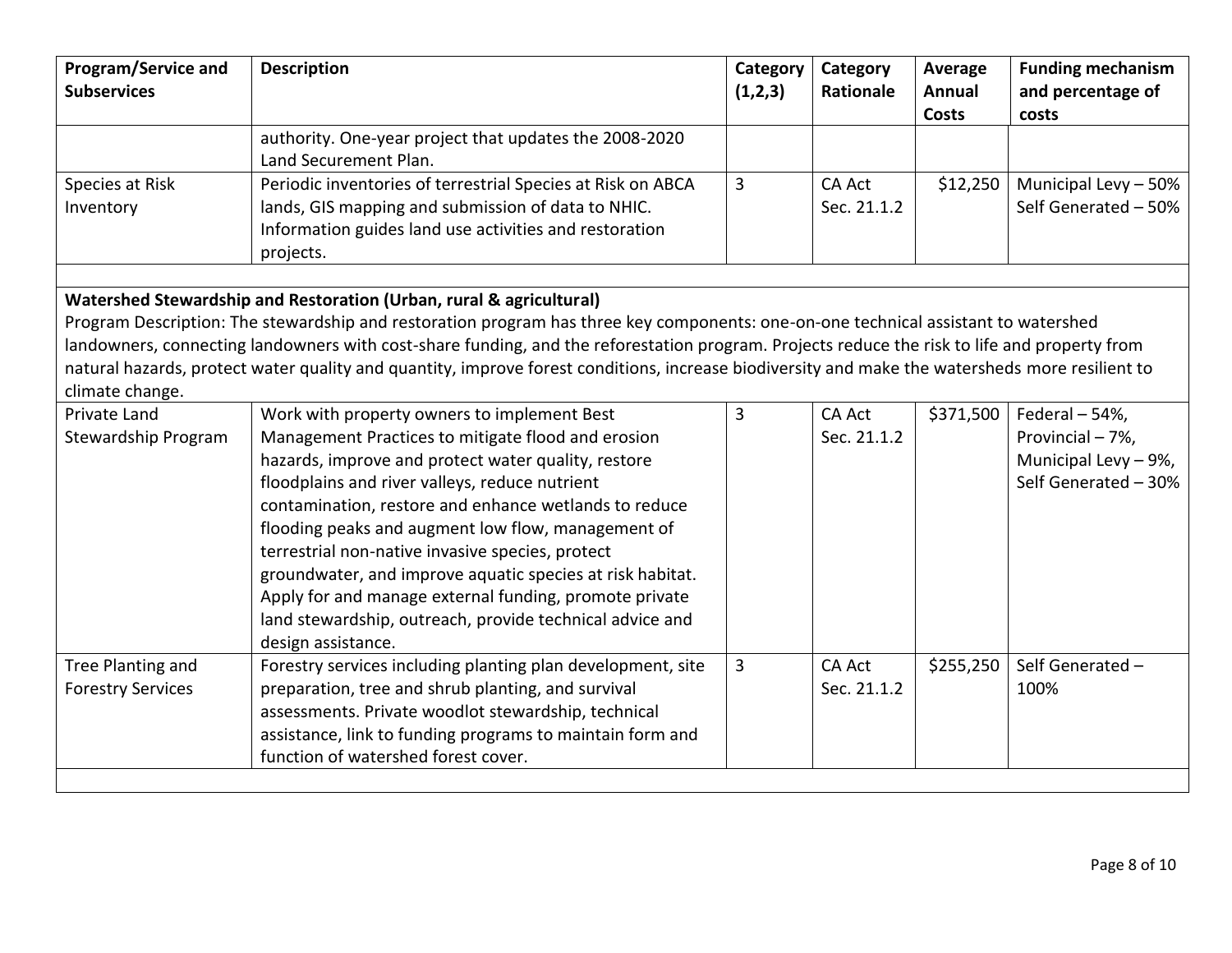| <b>Program/Service and</b><br><b>Subservices</b>                                                                                                                                                                                                    | <b>Description</b>                                              | Category<br>(1,2,3) | Category<br>Rationale | Average<br>Annual<br>Costs | <b>Funding mechanism</b><br>and percentage of |  |
|-----------------------------------------------------------------------------------------------------------------------------------------------------------------------------------------------------------------------------------------------------|-----------------------------------------------------------------|---------------------|-----------------------|----------------------------|-----------------------------------------------|--|
| <b>Corporate Administration - Enabling Services:</b>                                                                                                                                                                                                |                                                                 |                     |                       |                            | costs                                         |  |
|                                                                                                                                                                                                                                                     |                                                                 |                     |                       |                            |                                               |  |
| Program Description: Key assistance provided to all departments of the conservation authority, board of directors, member municipalities and the<br>general public to enable the ABCA to operate in an accountable, efficient and effective manner. |                                                                 |                     |                       |                            |                                               |  |
| <b>Corporate Services</b>                                                                                                                                                                                                                           | Administrative, human resources, operating and capital          | $\mathbf{1}$        | <b>CA Act</b>         | \$376,000                  | Provincial - 3%,                              |  |
|                                                                                                                                                                                                                                                     | costs which are not directly related to the delivery of any     |                     | Sec. 21.1             |                            | Municipal Levy 89%,                           |  |
|                                                                                                                                                                                                                                                     | specific program or service, but are the overhead and           |                     |                       |                            | Self Generated 8%                             |  |
|                                                                                                                                                                                                                                                     | support costs of a conservation authority. Includes health      |                     |                       |                            |                                               |  |
|                                                                                                                                                                                                                                                     | and safety program, overseeing programs and policies.           |                     |                       |                            |                                               |  |
| <b>Financial Services</b>                                                                                                                                                                                                                           | Annual budget, accounts payable and receivable, payroll,        | $\mathbf{1}$        | <b>CA Act</b>         | \$101,500                  | Provincial - 3%,                              |  |
|                                                                                                                                                                                                                                                     | financial analysis, financial audit, administration of reserves |                     | Sec. 21.1             |                            | Municipal Levy 89%,                           |  |
|                                                                                                                                                                                                                                                     | and investments, financial reports for funding agencies,        |                     |                       |                            | Self Generated 8%                             |  |
|                                                                                                                                                                                                                                                     | preparing and submitting reports to CRA, benefits program       |                     |                       |                            |                                               |  |
|                                                                                                                                                                                                                                                     | administration.                                                 |                     |                       |                            |                                               |  |
| Legal Expenses                                                                                                                                                                                                                                      | Costs related to agreements/contracts, administrative by-       | $\mathbf{1}$        | <b>CA Act</b>         | \$2,250                    | Provincial - 3%,                              |  |
|                                                                                                                                                                                                                                                     | law updates                                                     |                     | Sec. 21.1             |                            | Municipal Levy 89%,                           |  |
|                                                                                                                                                                                                                                                     |                                                                 |                     |                       |                            | Self Generated 8%                             |  |
| Governance                                                                                                                                                                                                                                          | Supporting CA Boards, Advisory Committees, Office of            | $\mathbf{1}$        | <b>CA Act</b>         | \$16,500                   | Provincial - 3%,                              |  |
|                                                                                                                                                                                                                                                     | CEO/CAO/GM and Senior Management.                               |                     | Sec. 21.1             |                            | Municipal Levy 89%,                           |  |
|                                                                                                                                                                                                                                                     |                                                                 |                     |                       |                            | Self Generated 8%                             |  |
| Communications and                                                                                                                                                                                                                                  | Informing public of ABCA programs and projects through          | $\mathbf{1}$        | <b>CA Act</b>         | \$48,250                   | Municipal Levy-                               |  |
| Outreach                                                                                                                                                                                                                                            | media, open houses, public meetings, website                    |                     | Sec. 21.1             |                            | 100%                                          |  |
|                                                                                                                                                                                                                                                     | administration, responding to inquiries from the public,        |                     |                       |                            |                                               |  |
|                                                                                                                                                                                                                                                     | crisis communications.                                          |                     |                       |                            |                                               |  |
| Administration                                                                                                                                                                                                                                      | Office buildings and workshop used to support ABCA staff,       | $\mathbf{1}$        | <b>CA Act</b>         | \$67,000                   | Provincial - 3%                               |  |
| <b>Buildings</b>                                                                                                                                                                                                                                    | programs and services. Includes utilities, routine and major    |                     | Sec. 21.1             |                            | Municipal Levy-                               |  |
|                                                                                                                                                                                                                                                     | maintenance, property taxes. Note: The Average Annual           |                     |                       |                            | 89%, Self Generated                           |  |
|                                                                                                                                                                                                                                                     | Cost does not include accessibility upgrades needed by          |                     |                       |                            | $-8%$                                         |  |
|                                                                                                                                                                                                                                                     | January 1, 2025. These costs are estimated to be                |                     |                       |                            |                                               |  |
|                                                                                                                                                                                                                                                     | approximately \$250,000 in total over the next few years.       |                     |                       |                            |                                               |  |